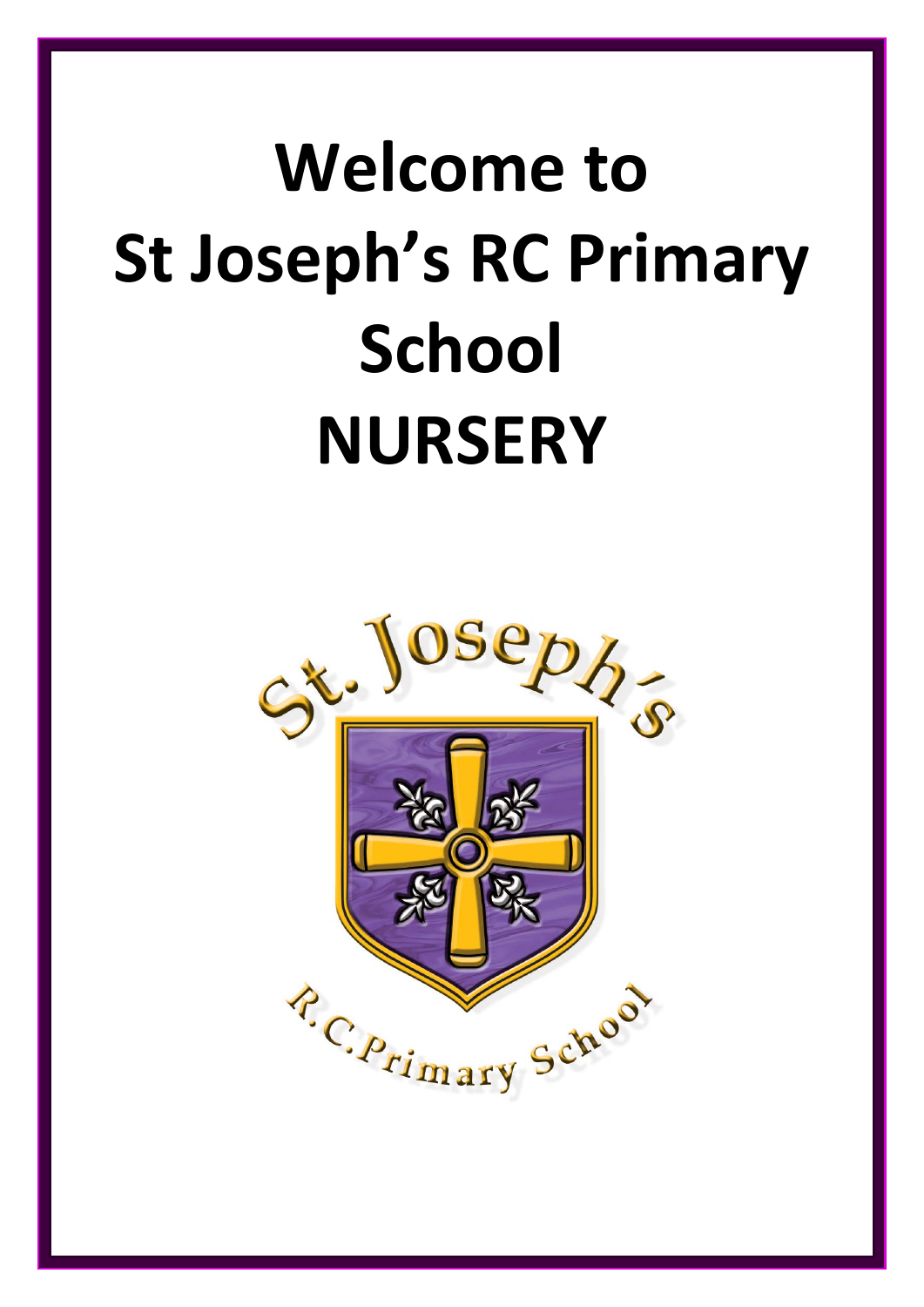

# **St Joseph's RC Primary School**

Rutland Street Millfield Sunderland SR4 6HY

Telephone: 0191 510 8484 E-mail: [st.josephs@school360.co.uk](mailto:st.josephs@school360.co.uk)

Headteacher: Miss Stephanie Brown Deputy Headteacher: Mrs Adele Toward

Our Early Years Foundation Stage (EYFS) consists of Nursery and Reception. The EYFS team are:

> Mrs Lucy Teasdale – EYFS Lead/Teacher Mrs Sarah Stennett –Teacher Mrs Suzanne Mills – Teacher Miss Bethany Hudson – Teaching Assistant Miss Sophie Everett – Teaching Assistant Mrs Edyta Zientek – Teaching Assistant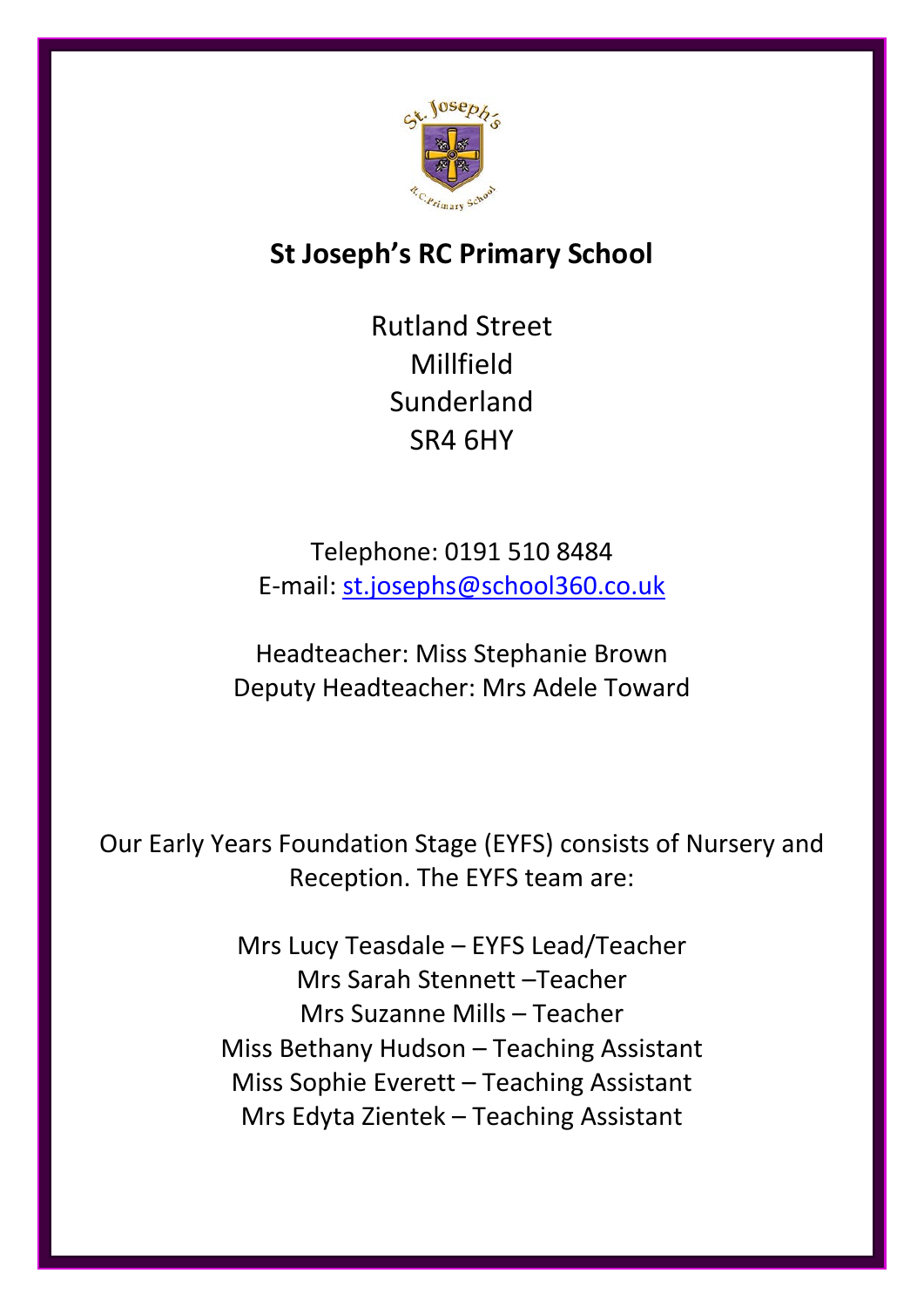# **Nursery Staff**



# **Session times:**

# **15 hours provision**

Monday – Friday (8.50am - 11.50am) Monday – Friday (12.20pm – 3.20pm)

**30 hours provision**

Monday – Friday (8.50am – 3.20pm)

There is a £2 daily childcare cost to cover the lunchtime provision. Your child can have a school meal (£2.20 each day) or a packed lunch from home. This means that if your child is having school meals the weekly cost will be £21. If your child is having packed lunches the weekly cost will be £10. Please note, we ask that you pay for your child's school meals and sessions in advance for the week ahead. Details of how to pay for these online are included in your induction pack.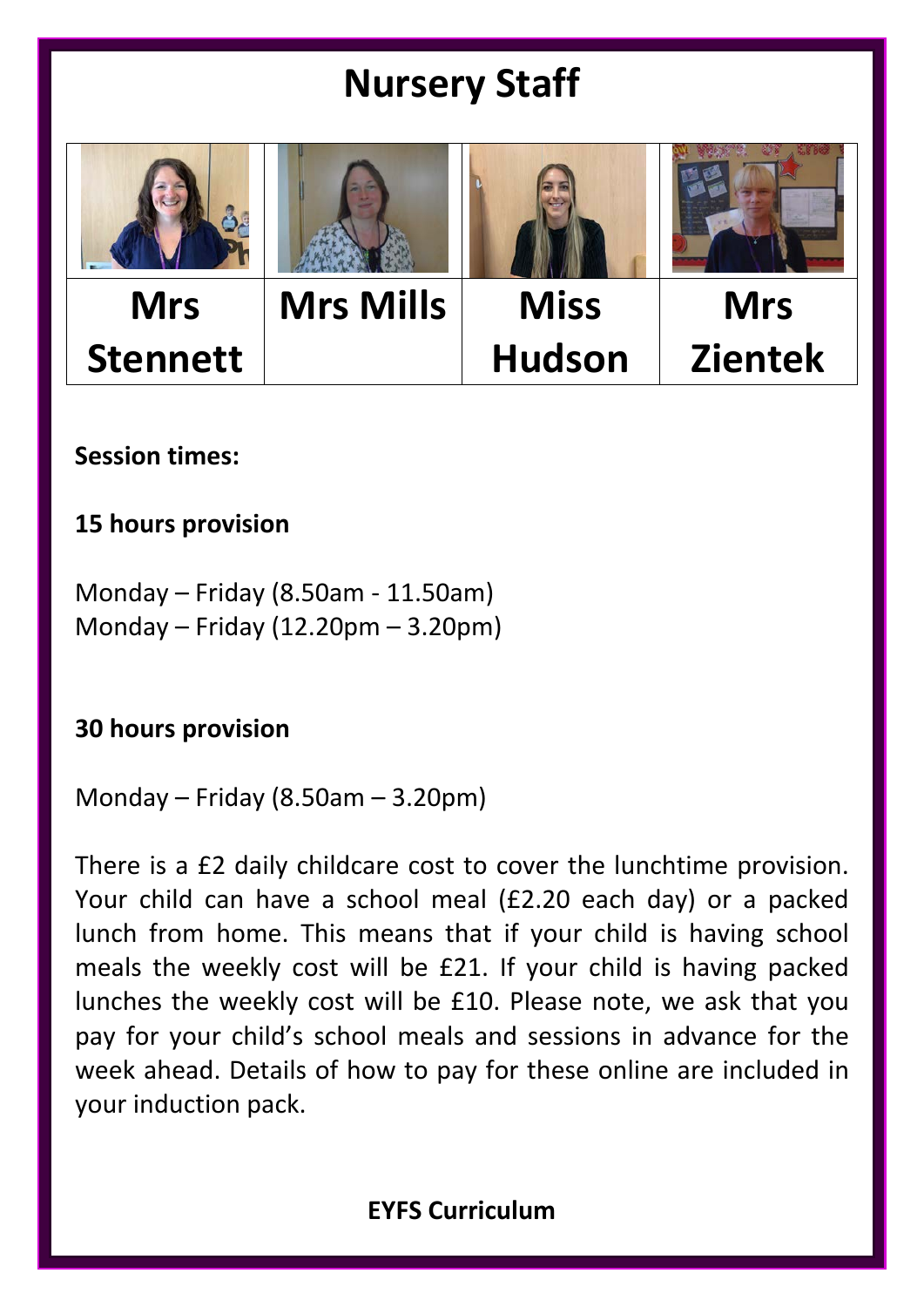The Early Years Foundation Stage Curriculum (EYFS) is based around seven areas of learning as follows and takes place both inside and in the Outdoor Area.

#### **PRIME AREAS**

### **Communication and Language**



Speaking and listening skills are developed through this area of learning. We will look at how children listen and respond, maintain attention and how confidently they communicate in groups.

# **Personal, Social and Emotional Development**



This is one of the most important aspects of your child's development as it sets firm foundations of how children interact with and relate to those around them. At St Joseph's, we promote a caring, friendly and co-operative environment. We encourage children to become more confident and independent.

# **Physical Development**

Children are given frequent opportunities to develop their large and fine motor skills. Their manipulative skills are also enhanced through enhancements to the sand, water and dough areas. They enjoy throwing and catching and using wheeled toys in the Outdoor Area.



**SPECIFIC AREAS**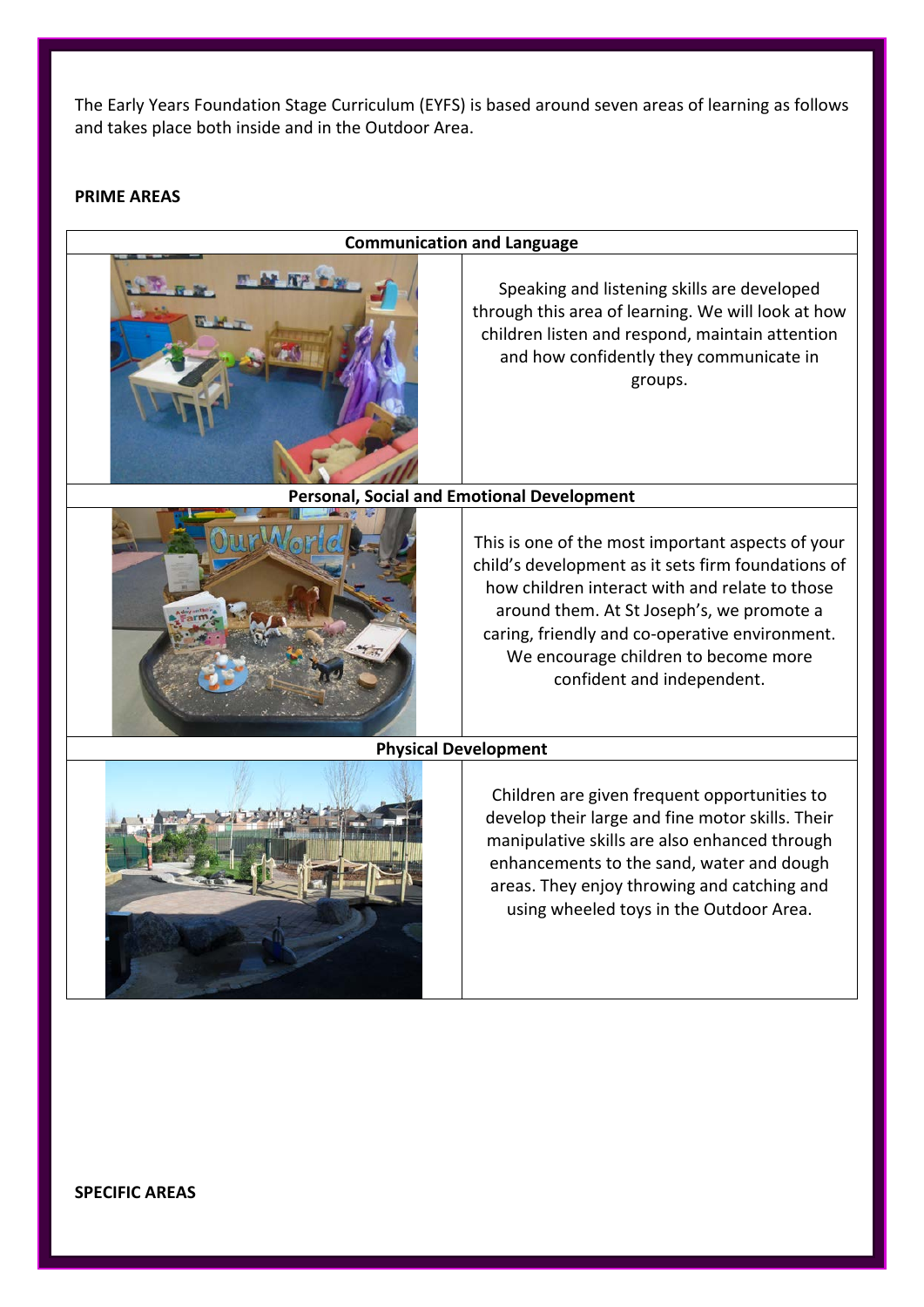#### **Literacy**



This area incorporates reading and sharing stories and books with adults and children. It also encourages mark making in many forms such as writing shopping lists in the role play area. It will also incorporate phonic skills and using their phonics effectively to read and write.

**Mathematics**



A lot of early number skills are developed through singing number songs and rhymes, number games and activities. It explores areas such as number recognition, calculating, shape, measuring, sorting, ordering, time, and pattern. It is also addressed through our daily routine, such as counting the number of children.

#### **Understanding the World**



This area is often further developed through our outdoor area where children explore the world around them. Using technology, construction and discussing experiences from the past also build into this area.

# **Expressive Arts and Design**

Creative skills are developed through all areas of learning. Children have the opportunity to select and use a range of tools and materials independently. They area also encouraged to join in with singing songs and rhymes and using musical instruments.

# **Additional Information**

**Uniform**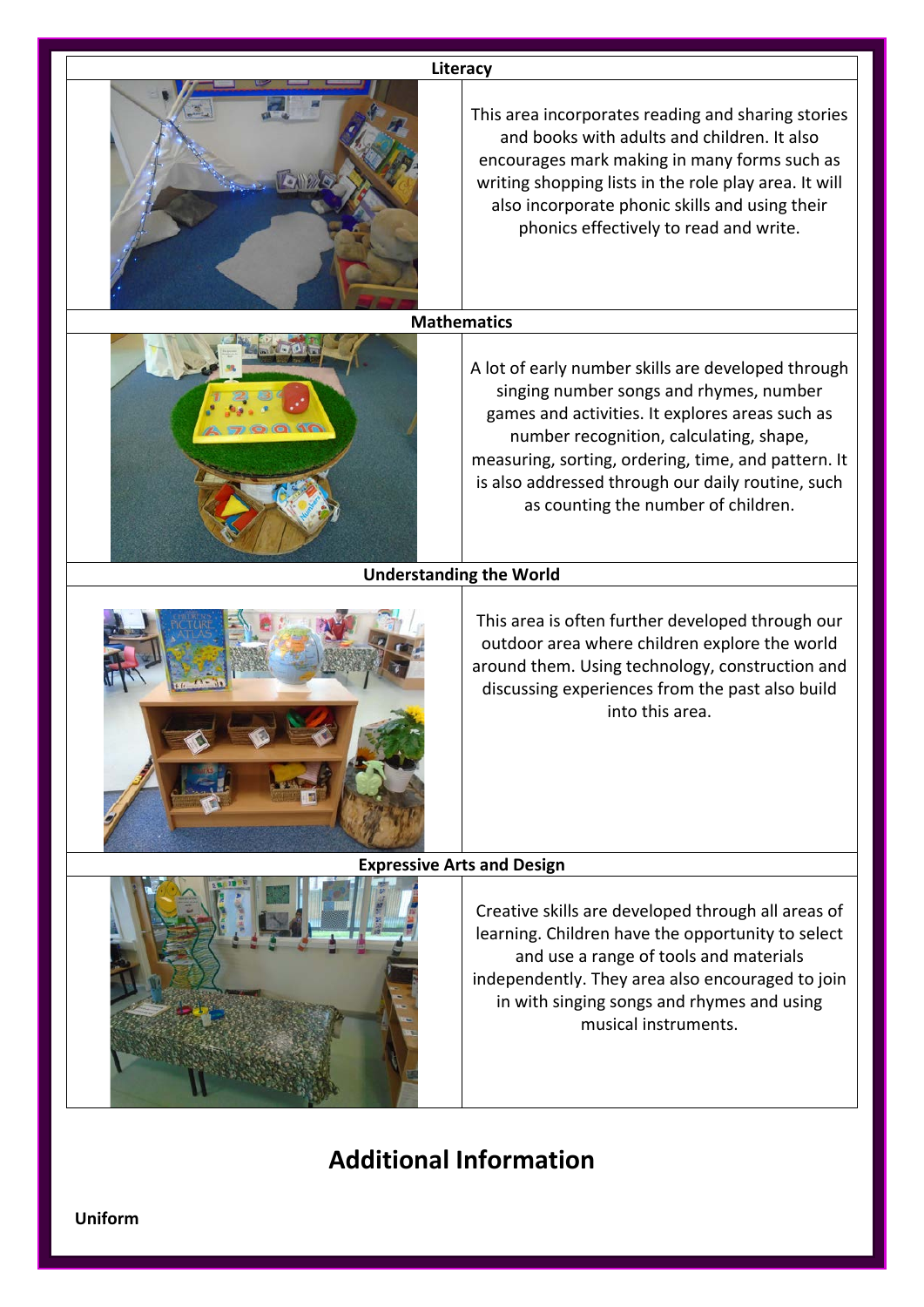Uniform is grey trousers/skirt/pinafore dress, a white polo T-shirt and a purple jumper or cardigan. The children need to wear black school shoes and we ask that these have Velcro fastenings, rather than laces or buckles so that the children can change them independently. The children also need a pair of black sandshoes to change into for indoor use and a book bag which must be brought daily. We must stress that all uniform must be labelled with your child's name. We also ask that you provide a change of clothes in a drawstring bag that can stay on your child's peg. Jumpers, cardigans, polo Tshirts, coats and book bags with the school badge on can be purchased from Little Gems, either online or in the shop.

# **Outdoor Play**

As children will regularly be accessing the curriculum outdoors, we ask that they bring in a pair of wellies with their name in each to be kept in school.

# **Parental Links**

In order to keep you as up to date as we can with your child's development, share information and to enable you to see your child in their Nursery environment, we regularly invite parents to join us for informal Stay and Play sessions (when COVID restrictions allow). There are also opportunities to attend Parents Evenings throughout the year to discuss the individual progress of your child.

# **Daily Snack**

The children have access to a piece of fruit each day and we also provide other snacks and cooking opportunities. Milk is available and children are encouraged to bring in a bottle of water to school each day to access as they choose. We are unable to accept any snacks from home due to some of our children having severe food allergies. Unfortunately, this also includes cakes or sweets for birthdays.

# **Voluntary Contribution**

We ask for a voluntary contribution of £1 per week. We ask that this is brought on a Monday and will contribute to activities such as cooking, additional snacks, enhancements for new topics and other interests.

# **Home-School Activities**

Children are sometimes given activities to practise at home to support what they have learning in Nursery. Towards the end of the year, children may begin to take picture reading books home from the Oxford Reading Tree scheme used throughout school and also sounds from our 'Read Write Inc' scheme to reinforce at home.

# **Learning Journal**

We use online system of recording your child's learning in Nursery, including photographs and observations by staff. Tapestry is a website and app which can be accessed on a computer or laptop, and also on any device such as a tablet or smartphone. We will be able to instantly upload photos, videos and observations of your children and you are then emailed to alert you that something new has been added to your child's Learning Journal. You are also able to add your own photographs, videos and comments about your child's learning experiences from home.

We hope this makes everything a little clearer for you. Any questions you may have, staff will be happy to answer for you. We understand that starting school can be a big step for children and